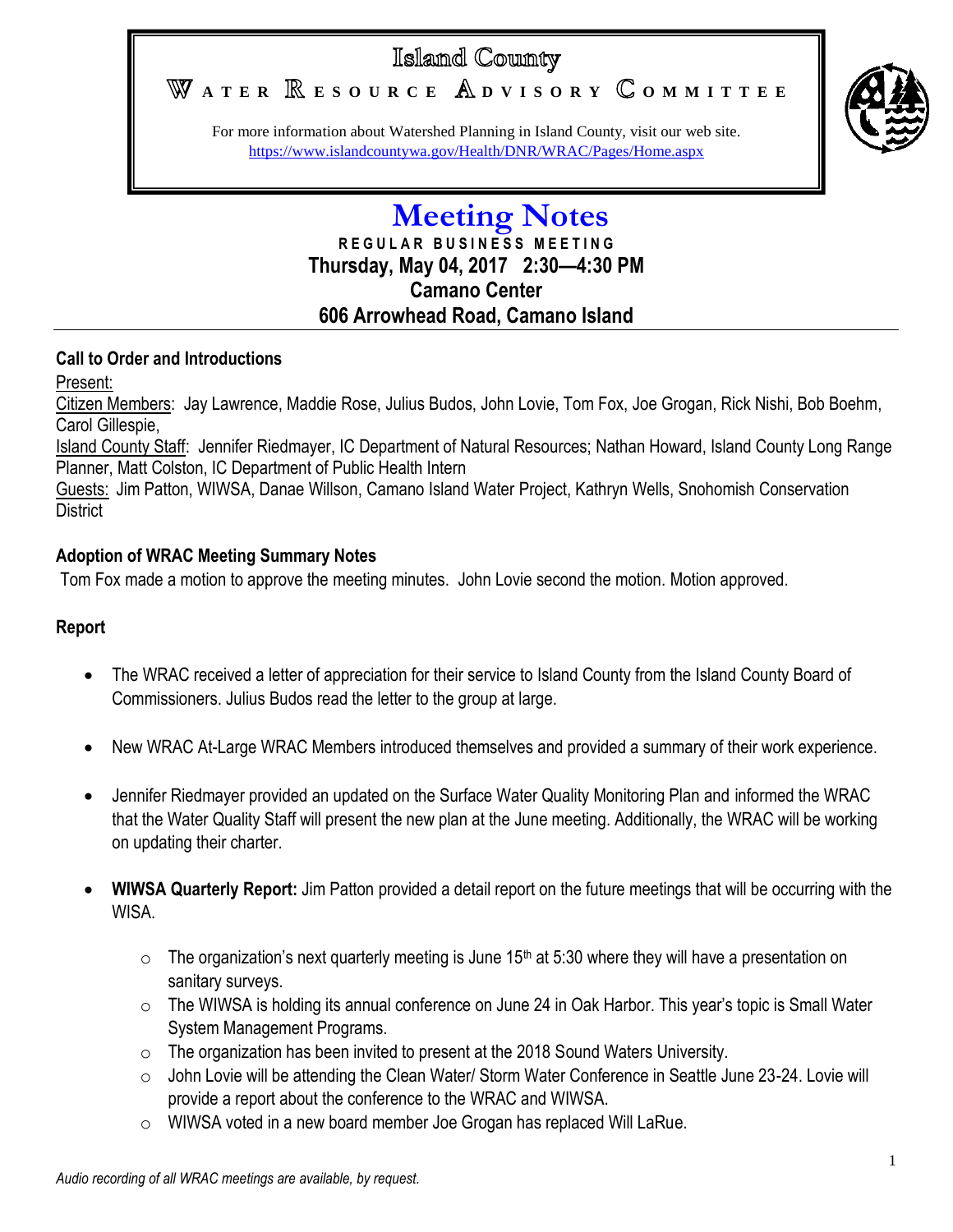- **CIWS Quarterly Report:** Danae Willson, member of the Camano Island Water Project, gave a report on the group's current scope of work.
	- $\circ$  The organization has been working on developing a new management plan to address some of the issues and concerns for Group A and Group B systems on Camano Island. CIWS has been working with Washington Department of Health officials to develop a way to better manage Camano Island's Group A and Group B Systems. CIWS goal is to have a viable and sound water system for its residents that meet current standards and future standards.
	- $\circ$  The group hosted a public forum on March 22, 2017 and 25 water system were represented. The goal of the meeting was to create community awareness and develop a set of action plans. Two presenters provided information on their water systems. The forum also discussed the possibility of implementing a combined water system when water systems are replacing pipes.
	- $\circ$  Willson plans to return back to the October 5<sup>th</sup> WRAC meeting to report on the status of their group.
- **Coordinated Water Systems Plan-** Nathan Howard gave members a goals and objectives worksheet that outlines the steps the WRAC will be completing this year as it reviews Island County's CWSP.
	- o Howard presented information to the WRAC on the history of the Water System Coordination Act and the elements of a water system plan. Updating the CWSP involves interdepartmental coordination and topics such as fire flow requirement, reviewing the County's water system boundary maps and the possibility of consolidating Group B systems into Group A systems wherever possible instead of expanding Group B systems which is the current practice.
	- $\circ$  The update of the CWSP will involve interdepartmental coordination.
	- $\circ$  Howard is reaching out to Jennifer Kropack and Virpi Salo-Zieman of Washington Department of Health to present at the June meeting to gain insight on the state's perspective of updating and implementing a revised CWSP.
	- $\circ$  Howard will be developing a list of future possible presenters and is interested in the WRAC looking at other success stories that include Whatcom County's process they completed to update its's CWSP.
	- o Jim Patton added that WIWSA is interested in creating a vocational program at Skagit Valley Community College that is targeted towards high school graduates to learn water system management skills.
	- $\circ$  John Lovie suggested for Nathan Howard to reach out to Kitsap County PUD who is looking at revising their Group B regulation and requiring their systems to pay for the inspections.

### **Announcement/ Discussion**

Low Impact Development (LID) - Julius Budos presented to the board Island County's Storm water Policy and spoke on what low impact development and the advantages of using LID. Budos asked WRAC members if any of them would be interesting in talking with their county commissioners to encourage them to using LID and to update the County Code to incorporate more LID infrastructure during development plans review process.

# **Public Comments**

No Public Comment

**Meeting Closure** Meeting adjourned at 4:30 pm.